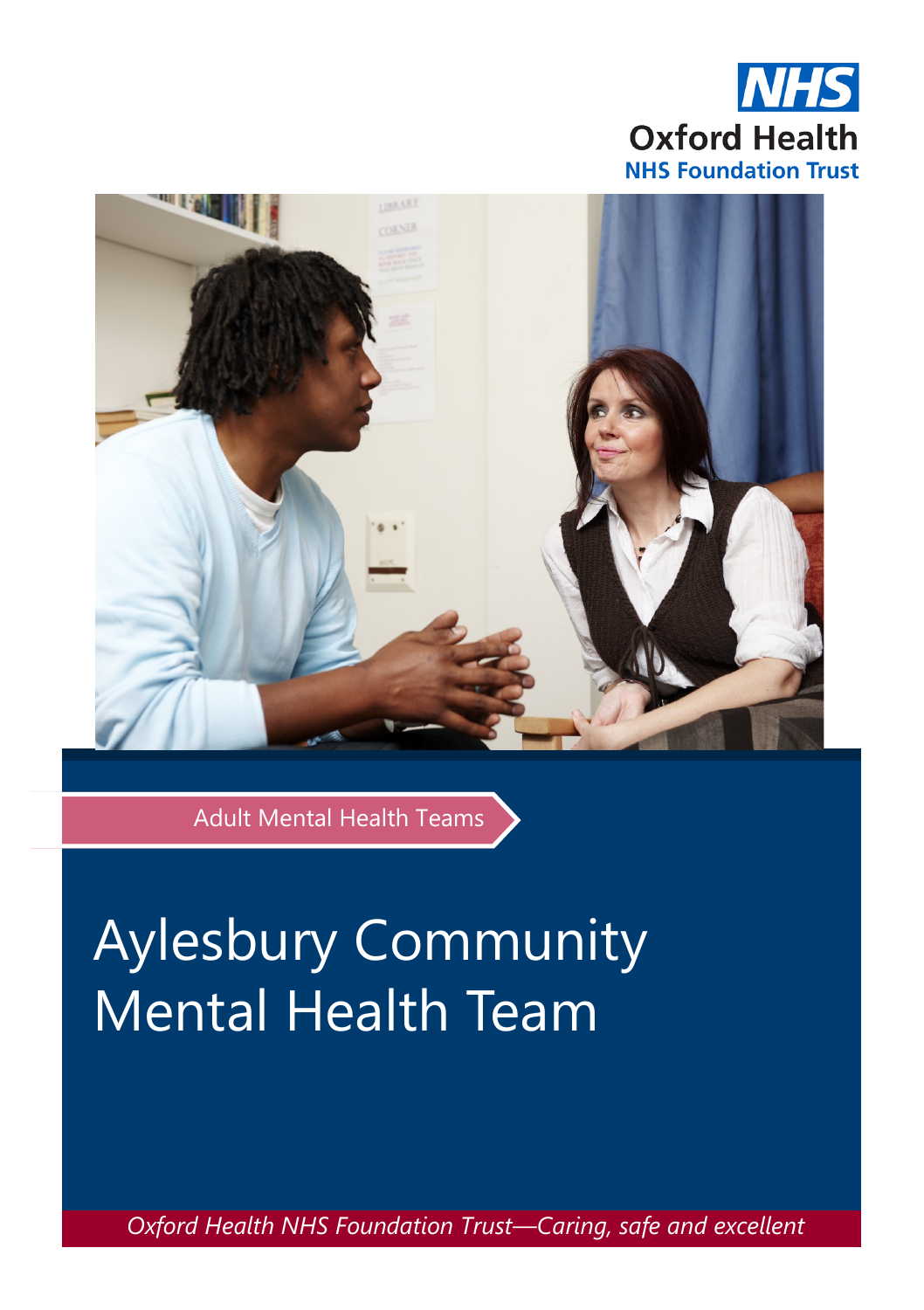## Welcome

Whilst you are a patient of Oxford Health NHS Foundation Trust your Community Mental Health Team (CMHT) will be responsible for providing your care and treatment for your mental health illness while being supported in the community.

The team is made up of qualified professionals from both health and social care backgrounds who will work together to best meet your individual needs. Staff members may be psychiatrists, psychologists, community psychiatric nurses, social workers or occupational therapists and you might receive support from one or more members of staff depending on what your health needs are.

The team also have a number of dedicated and committed support workers, who work alongside the qualified members of staff to enable you to meet your recovery goals and help you manage your mental health whilst living in the community. The CMHT are supported by a friendly and compassionate administrative team and it will most likely be one of them who will answer the phone if you ever need to call us.

We understand that being diagnosed with a mental health condition can be a difficult time so we are committed to ensuring that we fully support you and your friends and family with any of your needs throughout your involvement with our services. We will ensure that we are always available to answer any questions that you might have.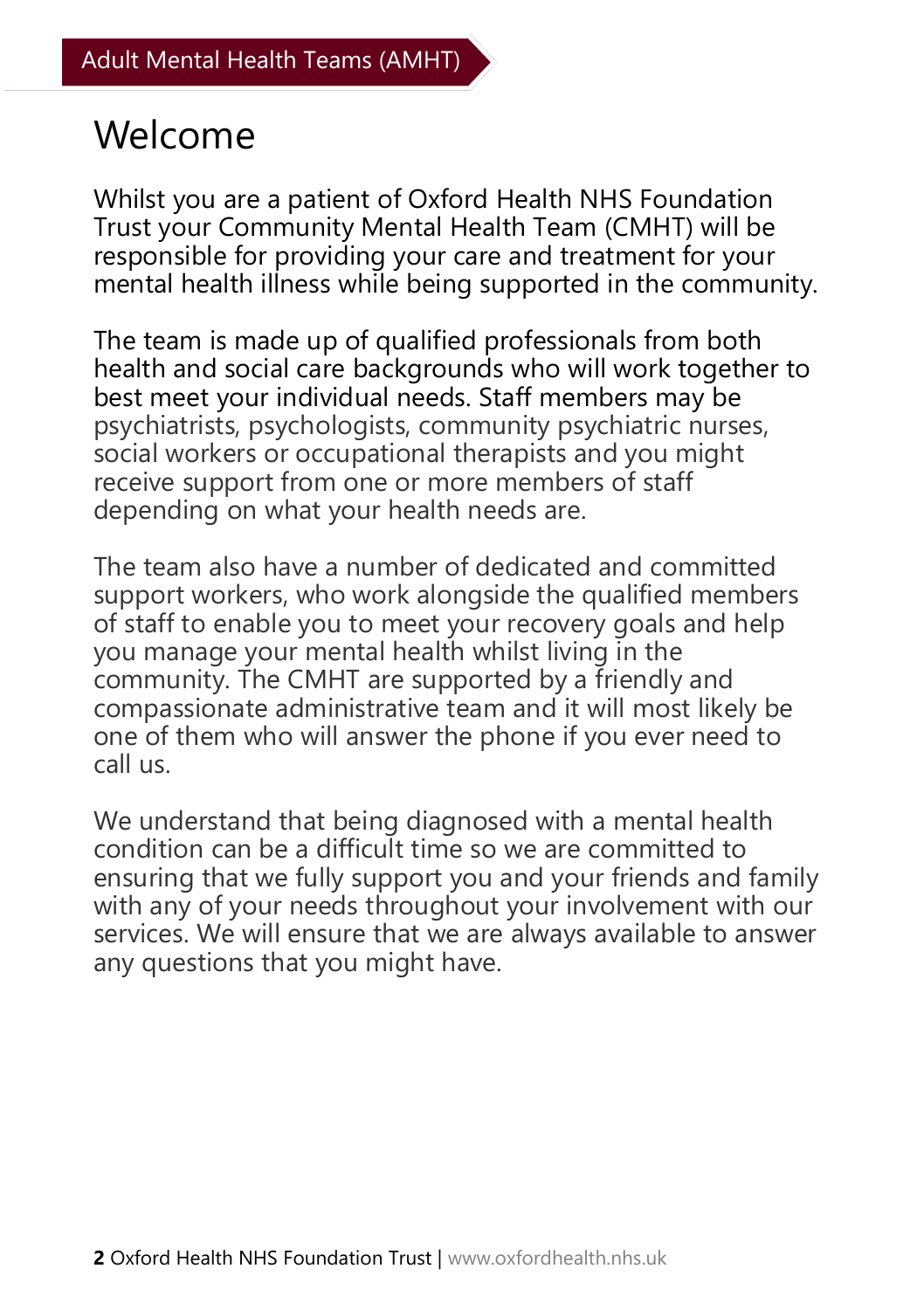## Why have you been referred to us?

If you have a mental health condition then usually your GP will be able to support you and provide any treatment you might need, including prescribing any specialist medication.

However, if your mental health issue is complex and your GP feels that you need specialist support then they will refer you to us to provide this support.

Your GP will have written to us giving us some background information about you and your current mental health. We now look forward to meeting you for your initial appointment with our assessment clinicians.

#### What happens next?

Following the initial assessment with the team you will either be signposted to an alternative appropriate service or be offered some further appointments with the CMHT. This is usually between 4 and 6 appointments.

During this time we will work with you to plan how we can best help you. These appointments will focus on your needs and choices and what is important for you.

Following these appointments we will either then come under the care of CMHT, or discharge you back to your GP or another suitable service who can continue to provide you with any support that you might need.

If it is determined you require care under CMHT you will be allocated a care co-ordinator, who will be responsible for working with you to agree what we need to do in order to support you in your recovery.

Your personal goals might include returning to work, learning new skills or becoming more involved in your local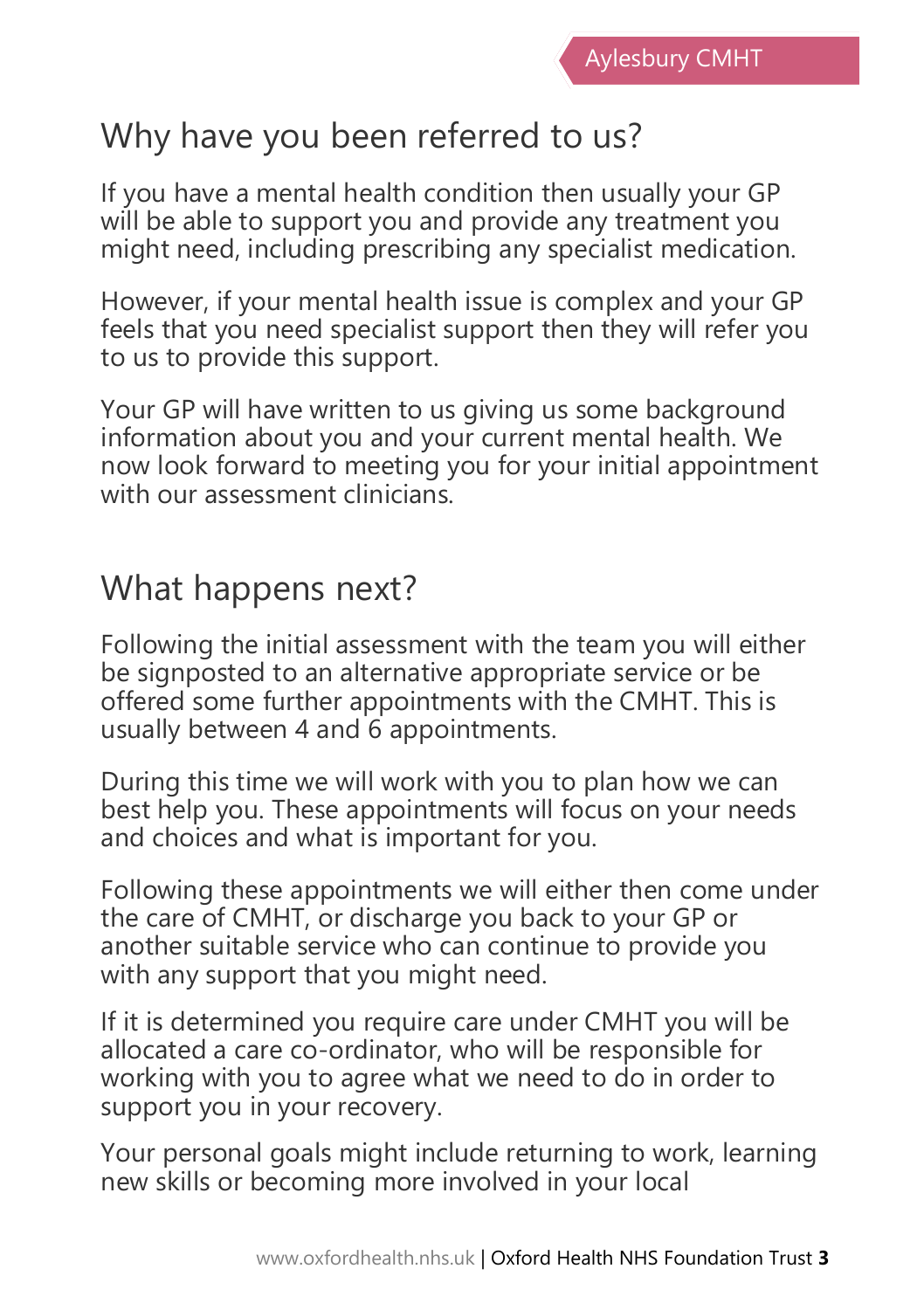community.

Your care co-ordinator will arrange to see you at appropriate intervals and these meetings can take place somewhere that makes you feel most comfortable; either at home, the team base or at your GP surgery.

You are more than welcome to ask a family member or friend to join you for any appointment.

If you have a preference to see either a male or a female care co-ordinator then please let us know and we will happily arrange this for you.

### Family members and friends

Family members and friends, or anyone else who gives you regular support are really important in helping your recovery so it is it important that we know who they are and how we can work with them to support you.

They know you best and will often be able to help us recognise the early signs of you becoming unwell.

We therefore welcome their participation at appointments (if this is something you feel happy with) and also in the development of your personal care plan.

However, your confidentiality is very important to us, and if there is something that you don't want us to share with them then please let us know. All staff working in the team will respect your confidentiality except in circumstances where they believe that not sharing certain information will put you or others at risk.

However, in most cases patients are happy to have their family members or friends involved and we will therefore ensure that we are working with you all to best support you and them, while you are under the care of the CMHT.

## Medication

**4** Oxford Health NHS Foundation Trust | www.oxfordhealth.nhs.uk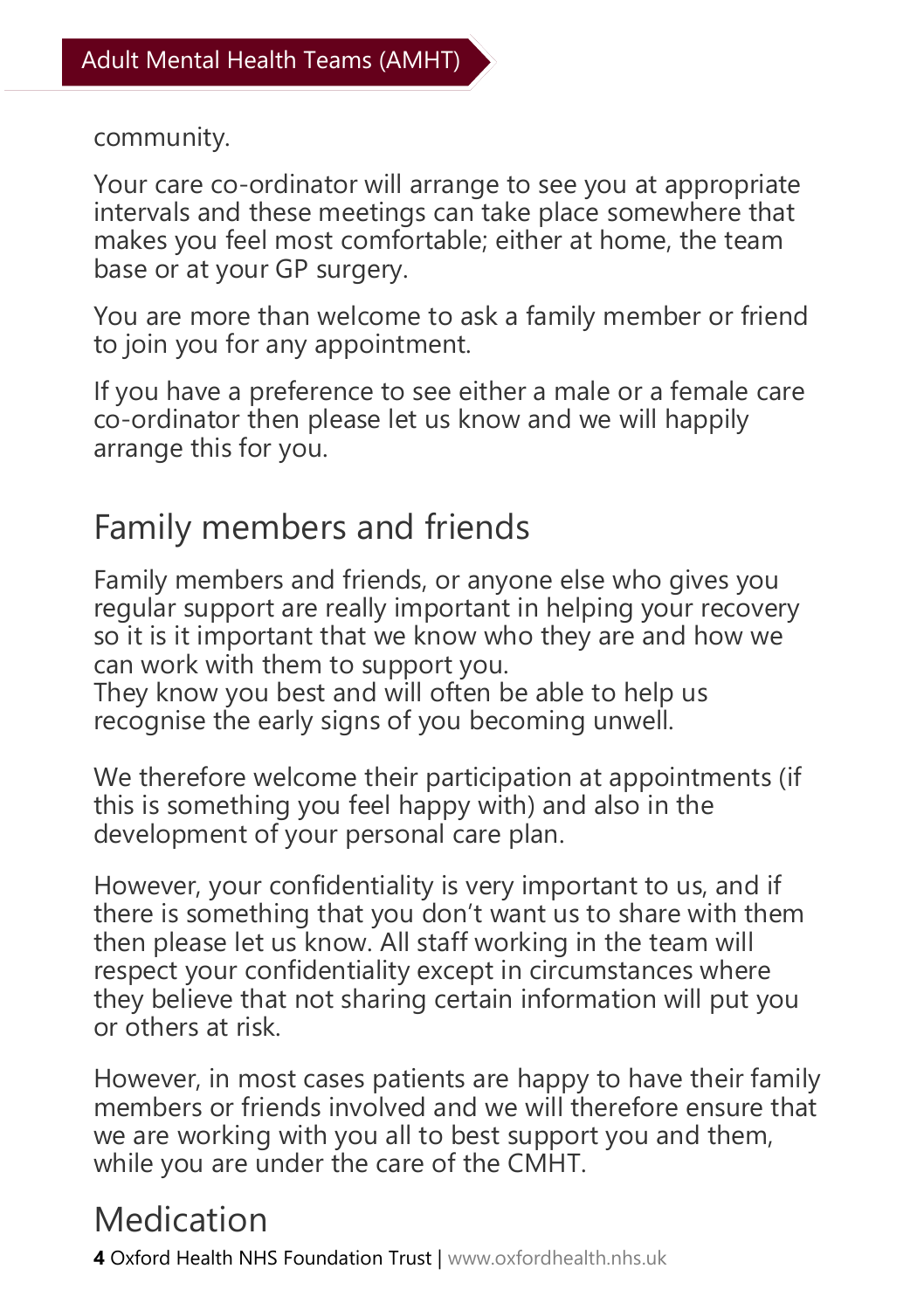Most care plans will recommend medication to help with your illness. There is a lot of evidence that shows medicines for people with mental health illnesses can help reduce the time that someone is unwell but you will only be prescribed medication if the team believe that this is the right option for you.

Like all medicines some of the drugs that we use can have side effects but these will be discussed fully with you. You will be monitored very closely by the team when you are prescribed any new drug to ensure that you are responding to it well.

If you have any queries about any aspect of your medication then please ask your care co-ordinator. They have detailed knowledge about the medications that we use but they also have access to specialist mental health pharmacists, so can liaise with them on your behalf if there is something that needs a more specialist response.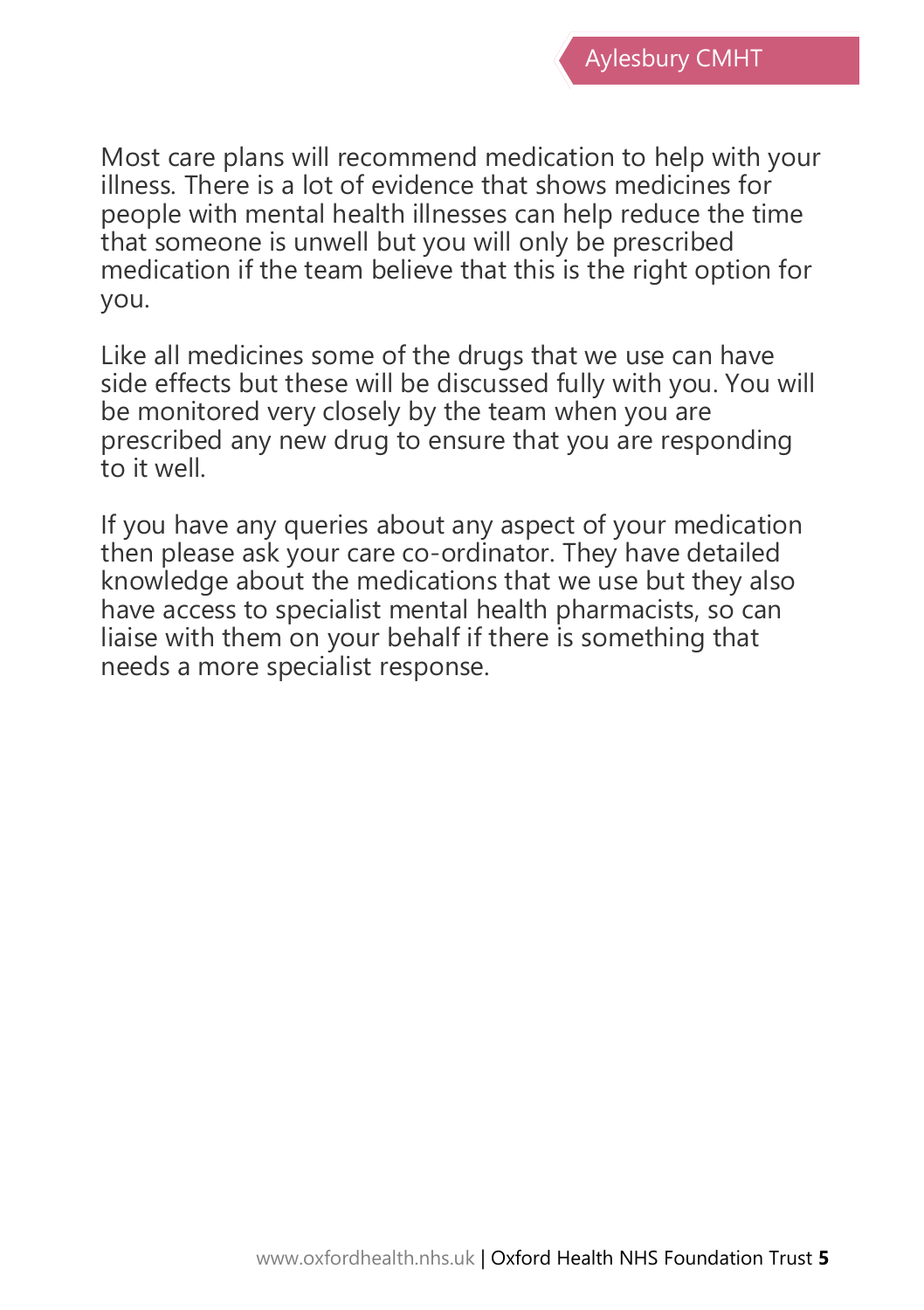#### Research and development

As a patient with a mental health illness you may be aware that there are many treatments available to you. We are always looking to improve both individual treatments and the options available to you.

It is through high quality clinical research that we can learn more about mental health illnesses and provide better treatments. By taking part in research you can help us to find out which treatments are most helpful for you and people in the future who may experience a mental illness.

As part of your care you may be asked whether you would be willing to be contacted by researchers who can tell you about research opportunities that may be available to you.

It may mean just filling out a questionnaire in your own home. Alternatively, you might be asked to attend extra clinic appointments or visit a clinical research facility where specialist staff will support you through the process. This might include blood tests, interviews or brain scans.

Taking part in research is entirely up to you and you can change your mind at any time without giving us a reason why. People taking part in research often tell us they find it rewarding and interesting.

If you are interested in hearing more, you do not need to wait to be asked. You can contact us directly by calling 01865 902135 or emailing [research@oxfordhealth.nhs.uk.](mailto:research@oxfordhealth.nhs.uk)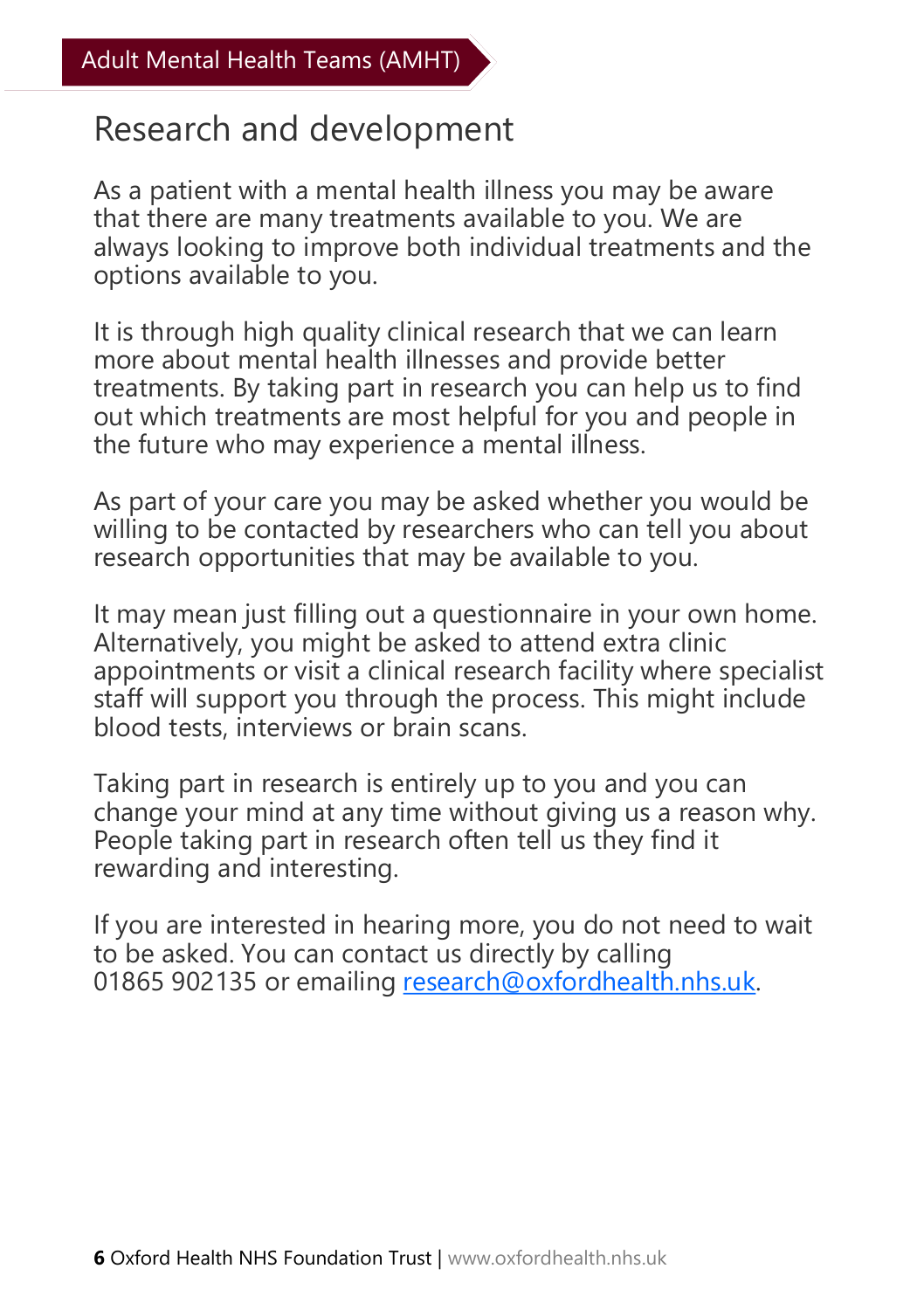## Patient Advice and Liaison Service

Our Patient Advice and Liaison Service (PALS) is here to help you when you need advice, information, have any concerns or don't know where to turn.

PALS is a free and confidential service provided by Oxford Health NHS Foundation Trust and you can ask them for support if you are being seen by any of the trust's services, or if you have a friend or family member who is using one of our services.

PALS provide all of our patients and their friends and family members with the following:

- advice or information
- support to sort out a concern or problem quickly
- a place to be able to make a comment or suggestion to help us improve our services
- somewhere to make a compliment about either an individual member of staff or a team, which PALS can pass onto them
- help with escalating a concern if you have not been able to get it resolved informally by the team

The PALS team can be contacted via **freephone 0800 3287971** (24-hour answerphone) or by emailing [pals@oxfordhealth.nhs.uk](mailto:pals@oxfordhealth.nhs.uk)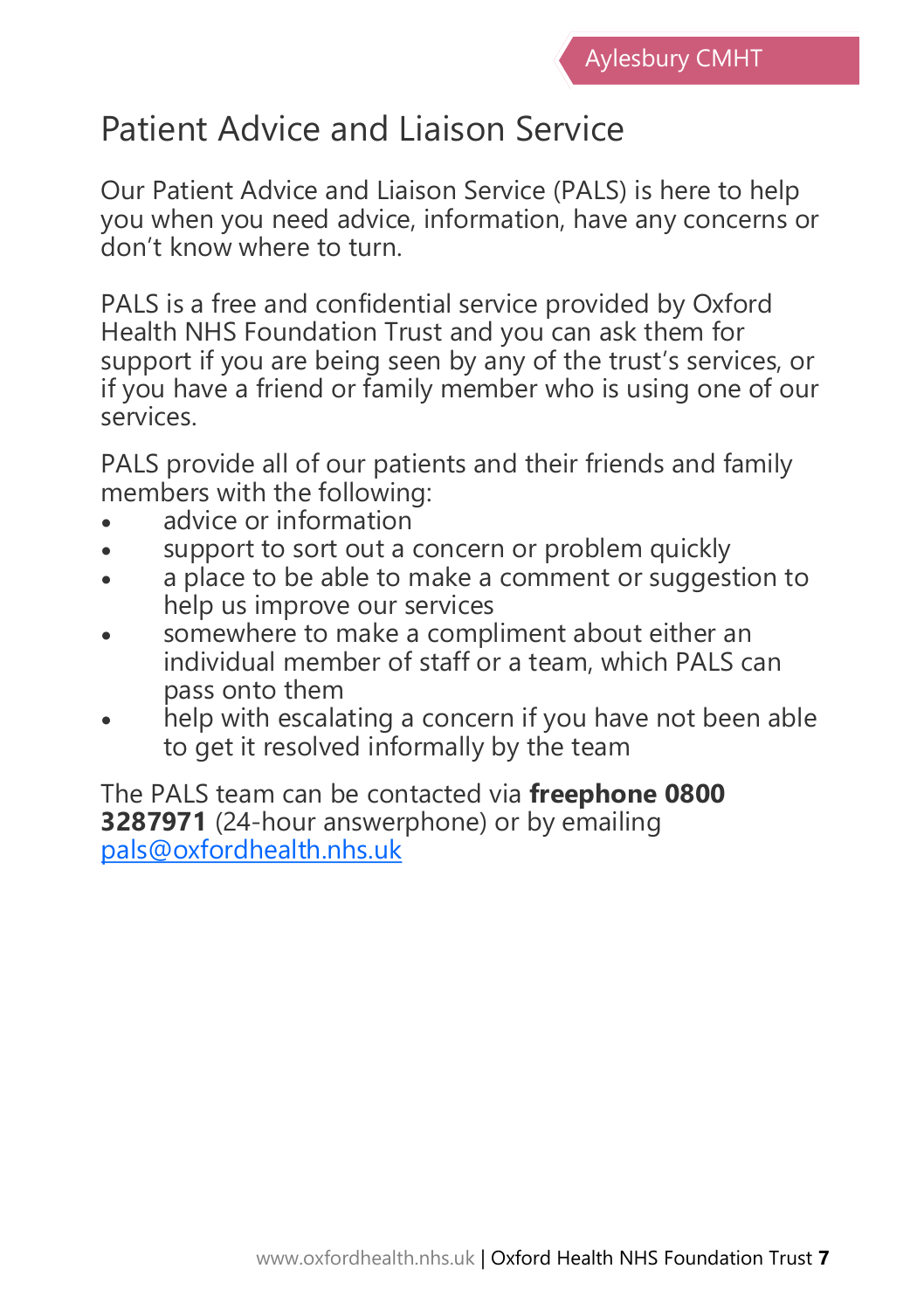#### Advocacy Services

**SeAp** is an independent charity that provides free independent and confidential advocacy services that can help you make a complaint about any aspect of you NHS care or treatment.

Tel: 0330 440 9000 Email: https: www.theadvocacypeople.org.uk/ Text: Text 80800, starting message with PEOPLE

**POhWER** provides advocacy services to help you understand the care and support processes and options available to you and ensures that your views and wishes about your care and support needs are given.

Services in Buckinghamshire include:

- Deprivation of Liberty Safeguards (DoLS)
- Independent Mental Health Advocacy (IMHA)
- Community Advocacy
- Direct Payments
- Care Act

Tel: 0300 456 2370

Email - [pohwer@pohwer.net](mailto:pohwer@pohwer.net)

Text - send the word 'pohwer' with your name and number to 81025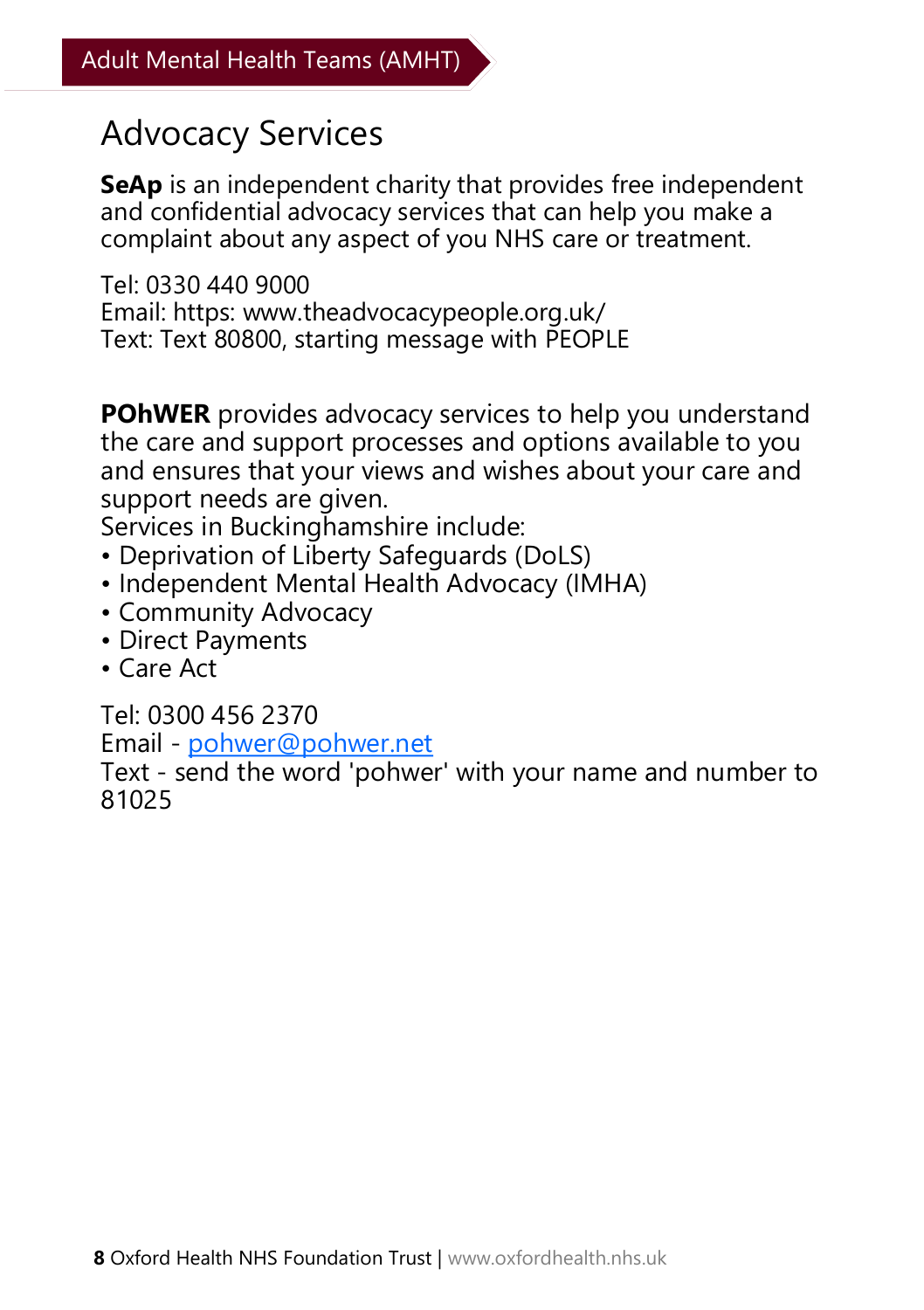## Further support and advice

There is lots of information available online about mental health and while we aren't able to list them all here, we can recommend the following websites as ones that you might find particularly helpful.

#### **Royal College of Psychiatrists**

[www.rcpsych.ac.uk](https://www.rcpsych.ac.uk/mental-health)

They have an excellent website which provides lots of information about different mental health conditions, treatments and the law in regards to mental capacity.

#### **MIND**

[www.mind.org.uk](http://www.mind.org.uk)

Perhaps the best known mental health charity. Their website contains information about support that might be available to you and how to access this. They also have helplines you can call and an online community where you can listen and share your experiences and talk about your illness in a safe and supportive environment.

#### **Carers Bucks**

[www.carersbucks.org](https://carersbucks.org/) Tel: 0300 777 2722 Email: [mail@carersbucks.org](mailto:mail@carersbucks.org)

The Buckinghamshire Carers Support Service supports the health and wellbeing of unpaid carers and supports unpaid carers of all ages and in different caring roles.

All carers contacting Carers Bucks are able to speak to an experienced Support Worker in confidence, either over the telephone or by visiting our offices (please ring us first to make an appointment).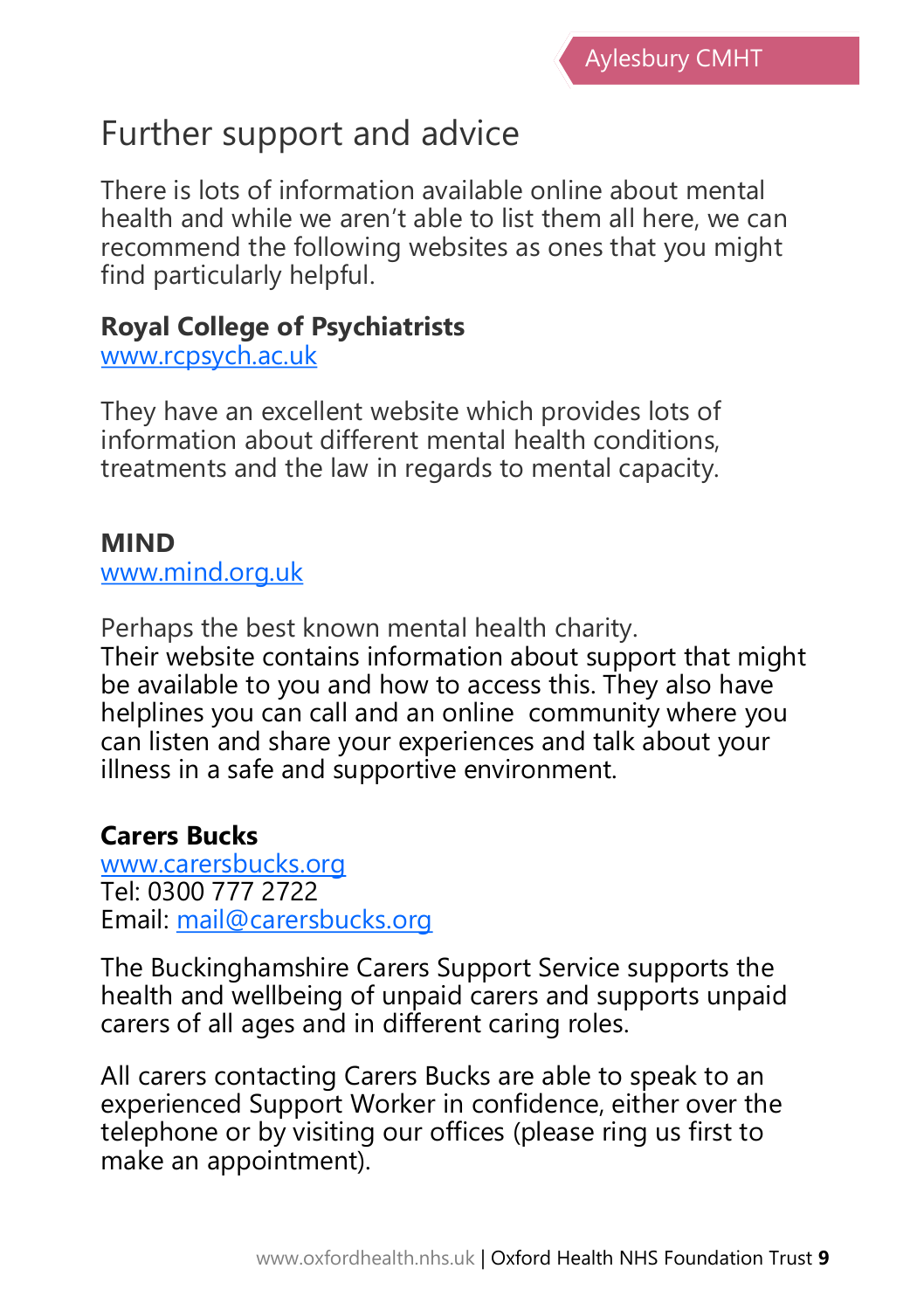#### Contacting the team

#### **Your CMHT is open from 9am – 5pm Monday to Friday excluding Bank Holidays.**

The team can offer some flexibility for earlier and later appointments should you require these. If you want to be seen at these times, you will most likely need to be seen at the team base rather than at home or at your GP surgery.

If you become unwell outside of these hours and need to speak to someone urgently, please call our co-ordination centre on **01865 902000** where one of our experienced call handlers will be able to assist you and enable you to speak to the right person. This might be a member of staff from our night assessment team, your own GP or someone from another service.

We know that you might have lots of questions and we are here to answer these for you and support you during what we understand might be an anxious and upsetting time for you and the people around you. If there is anything that you are not sure about, please get in touch and ask us.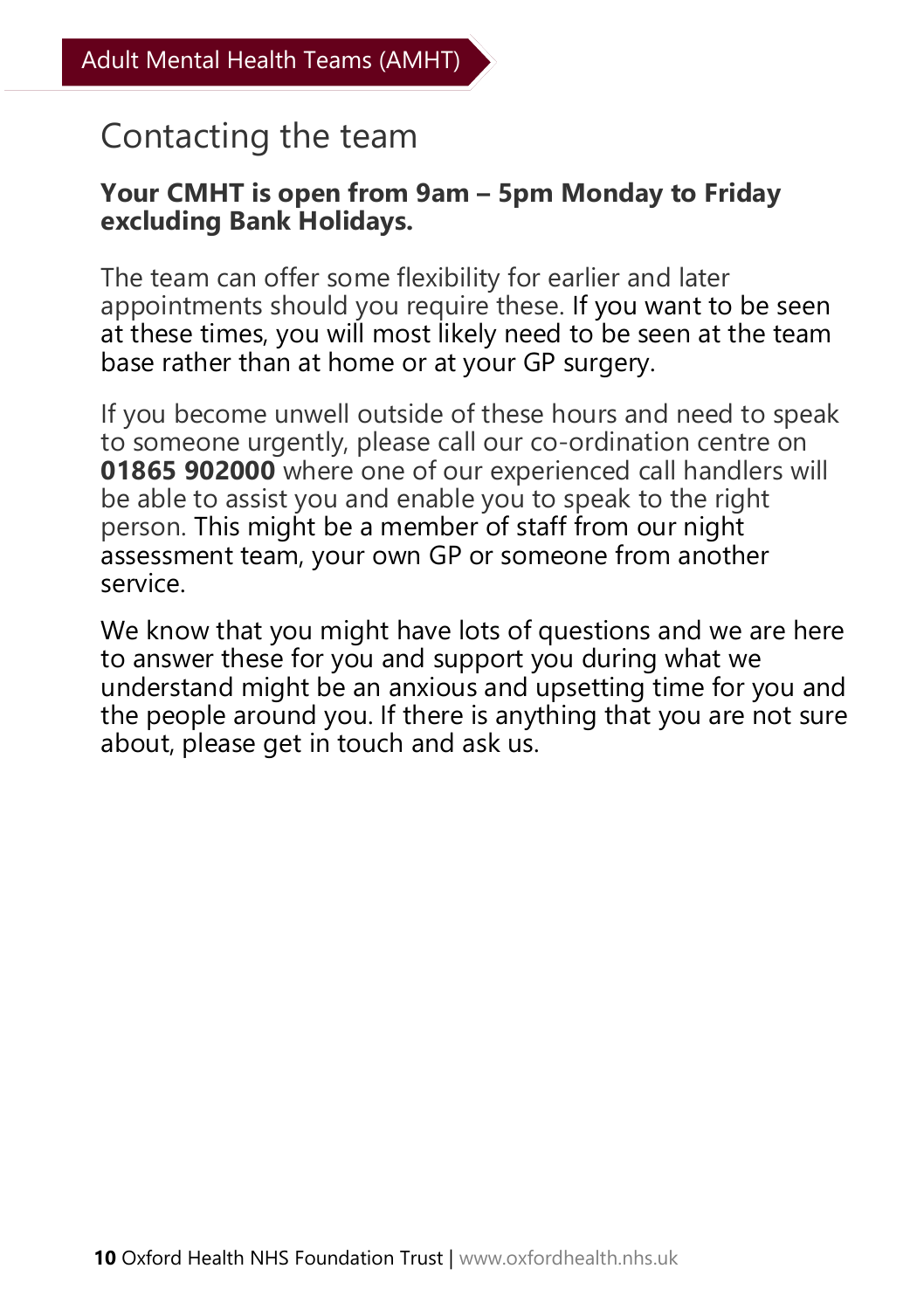#### Team Contact Details

| <b>Team</b>                      | Aylesbury CMHT                                                                 |
|----------------------------------|--------------------------------------------------------------------------------|
| <b>Address</b>                   | <b>Whiteleaf Centre</b><br><b>Bierton Road</b><br>Aylesbury<br><b>HP20 1EG</b> |
| <b>Telephone</b>                 | 01865 901287                                                                   |
| <b>Team managers</b>             | Kristel Ranklin or Helen Close<br>Tel: 01865 901287                            |
| <b>Out-of-hours</b><br>telephone | 01865 902000                                                                   |